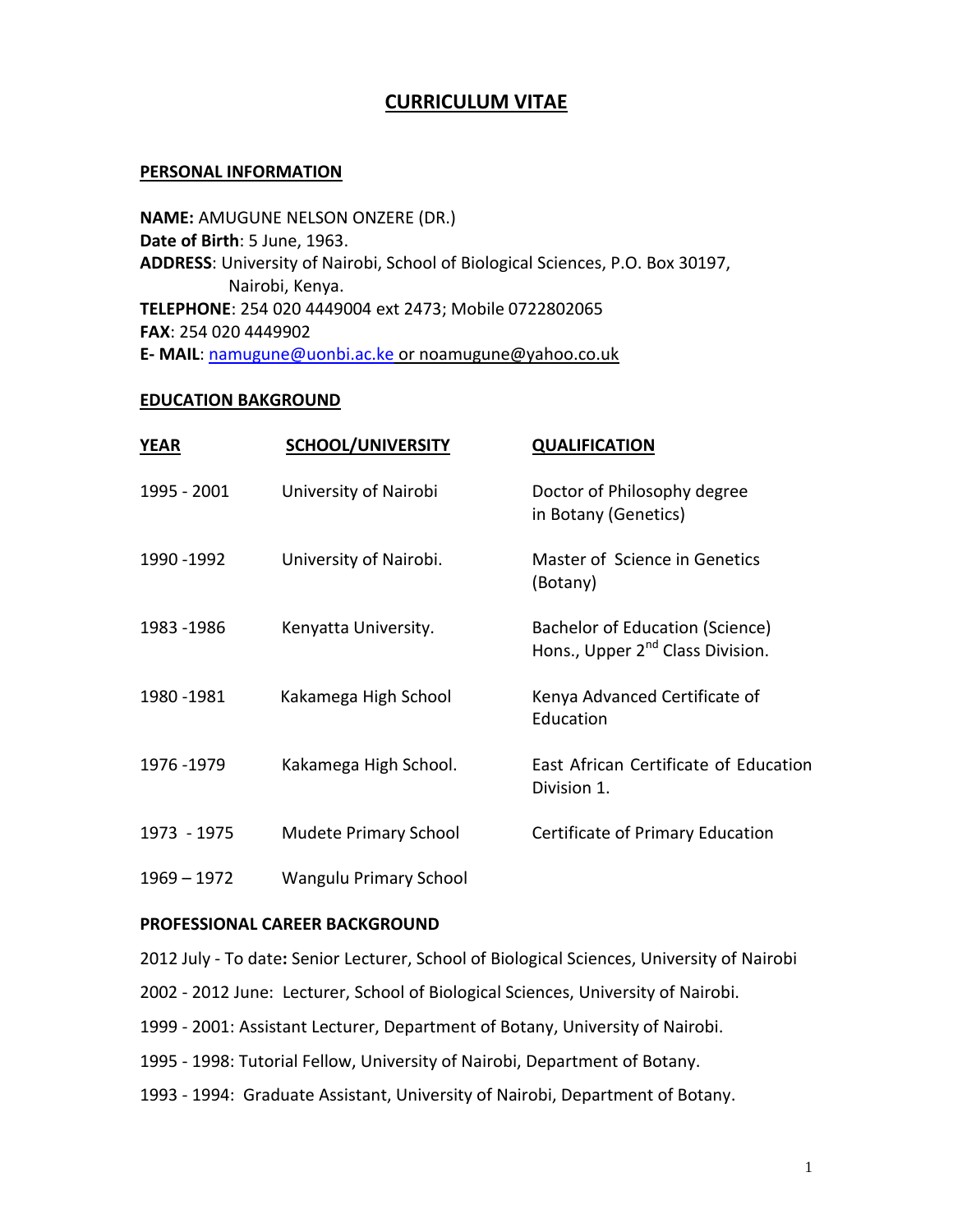1986 - 1989: Bungoma High School, Biology and Chemistry teacher.

1982 - 1983: Wangulu Secondary School, Biology and Chemistry teacher.

#### **CURRENT POSITION**

Senior Lecturer (Genetics, Molecular Biology and Biotechnology) University of Nairobi, School of Biological Sciences, Chiromo and Kenya Science campus.

#### **DUTIES AND RESPONSIBILITIES**

2013 September – To date: Genetics and Biotechnology Thematic Head, School of Biological Sciences, University of Nairobi

2007- To date: Examinations Coordinator, Open and Distance Learning Programme (ODL), College of Biological and Physical Sciences, University of Nairobi.

2002-2006: Coordinator, Module II programmes, Department of Botany, UoN

1998 -2001: Module II committee member, Department of Botany, UoN

#### **RESEARCH INTERESTS**

.

Genetic transformation and tissue culture of common bean, *Phaseolus vulgaris* L. and other grain legumes (cow pea, *Vigna unguicuilata*)

Molecular characterization and tissue culture of cereals (rice, wheat).

Tissue culture of tropical fruits and ornamental plants- passion fruit and African violet

Micropopagation and conservation of endangered plants (*Melia volkensii, Moringa oleifera)* .

Environmental risk assessment of genetically modified crops (cotton, maize).

## **SKILLS**

- 1. Biotechnology Tissue culture, Genetic transformation
- 2. Molecular biology- DNA and RNA analyses by Southern and Northern blots; Polymerase Chain Reaction (PCR); Gene/Protein Expression Assays: ELISA. Histochemical, Spectrophotometric and Fluorometric assays for marker genes e.g. GUS ( $\beta$ -Glucuronidase gene), GFP (Green fluorescent protein).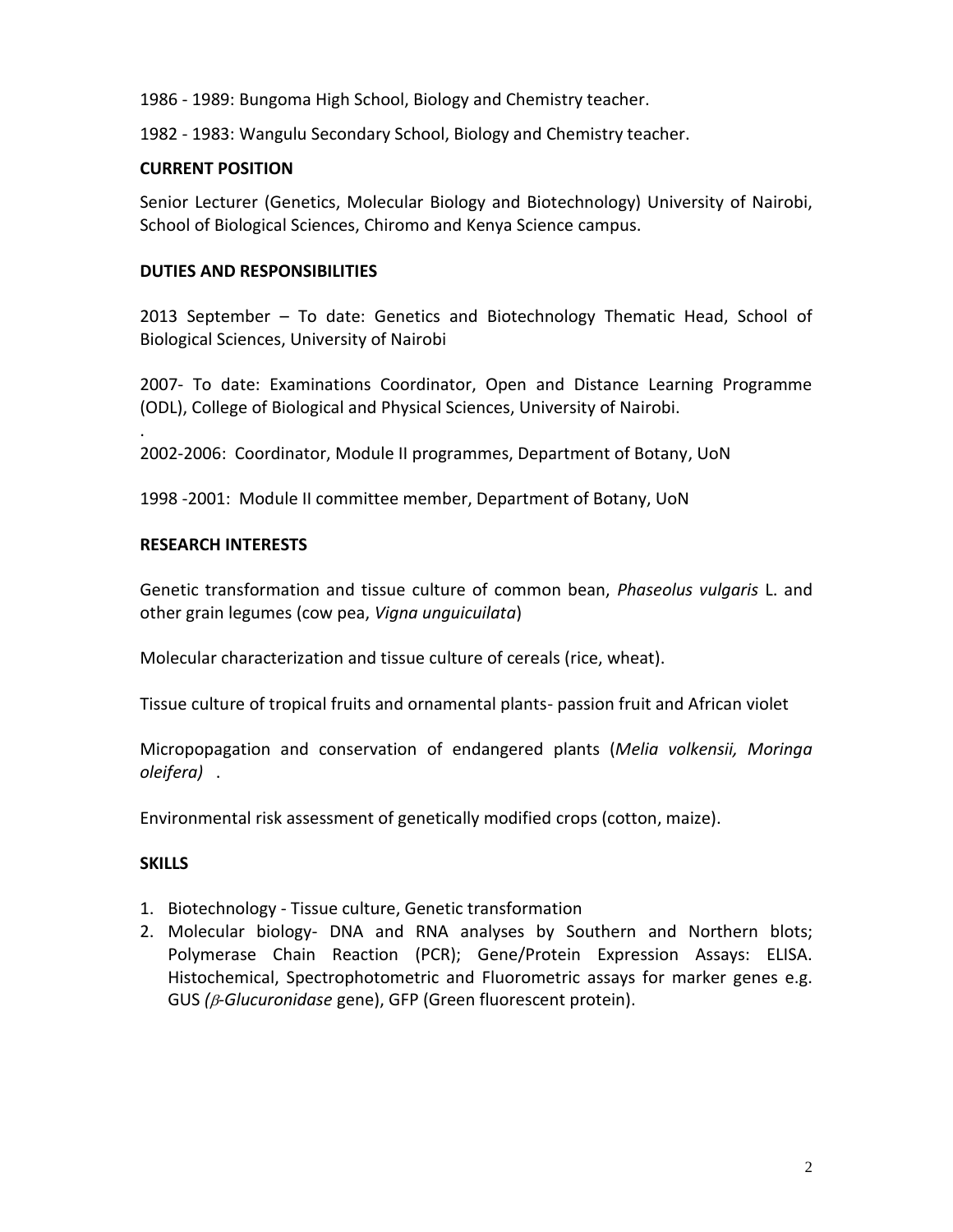#### **PUBLICATIONS**

- 1. Osena, G., **Amugune, N.O.,** Nyaboga, E.N. (2017). Genetic Stability of Cassava Plants Regenerated Through Organogenesis Using Microsatellite Markers. Journal of Plant Sciences. 2017; 5(1): 19-28. [http://www.sciencepublishinggroup.com/j/jps.](http://www.sciencepublishinggroup.com/j/jps)
- 2. Okeyo-Ikawa, R., **Amugune, N.O..,** Njoroge, N.C., Asami, P. and Holton, T. (2016). In planta seed transformation of Kenyan cowpeas (*Vigna unguiculata*) with P5CS gene via *Agrobacterium tumefaciens*. Journal of Agricultural Biotechnology and Sustainable Development, Vol 8 (5) pp 32-45.
- 3. Mulanda, E.S., Awori, R.M., Chuhila, Y.,Adero, M.O., **Amugune, N.O.,** Akunda, E. and Kinyamario. J.I.(2016). A DNA-barcode for *Melia volkensii* Gürke (Meliaceae) and its phylogenetic relationship with some economically important relatives. African Journal of Plant Science. Vol. 10(3), pp. 58-67, March 2016. DOI: 10.5897/AJPS2015.1385 . Article Number: 200264357888 ISSN 1996-0824
- 4. Awori, R.M., Ng'ang'a, P. N., Nyongesa, L.N., **Amugune, N.O.** (2016). Mursamacin: a novel class of antibiotics from soil-dwelling roundworms of Central Kenya that inhibits methicillin-resistant *Staphylococcus aureus* . F1000Research 2016, 5:2431 Last updated: 03 OCT 2016
- 5. Asande, L.K., Indieka, A.S., Adero, M.O, Kiboi, S. and **Amugune, N.O.** (2016). *In Vitro*  Regeneration of Pigeon Pea Using Leaf Explants**.** African Crop Science Journal, Vol. 24, No. 2, Pp. 191 - 201 Issn 1021-9730/2016
- 6. Mulanda, E.S. Adero,M.O.,Wepukhulu, D.K.,**Amugune, N.O.,** Akunda,E. and Kinyamario, J.I. (2014). Thidiazuron-induced somatic embryogenesis and shoot regeneration in cotyledon explants of *Melia volkensii* gürke. Propagation of Ornamental Plants: Vol. 14 (1): 40-46.
- 7. Karuri, H.W., Amata, R., **Amugune, N.O.** and Waturu, (2014). Interaction of *Fusarium oxysporum* f. sp. *vasinfectum* and the Fungal Feeding Nematode *Aphelenchus avenae*  on Bt Cotton. Journal of Plant Pathology (2014), 96 (1), 183-188.
- 8. Ringera, T. Jane, Kinyamario, J.I. **Amugune, N.O.,** Kanya, J.I. (2014). Ratooning ability and its effect on grain yield of upland Nerica rice varieties in Central Kenya. International Journal of Agronomy and Agricultural Research (IJAAR). Vol. 4, No. 4, p. 44-55, 2014. ISSN: 2223-7054 (Print) 2225-3610 (Online) [http://www.innspub.ne.](http://www.innspub.ne/)
- 9. Karuri, H. W., Amata, R., **Amugune, N.O.** . and Waturu, C. (2013). Reproduction of root knot nematode (*Meloidogyna incognita*) on Bt cotton expressing Cry1Ac and Cry2Ab2 protein. Journal of Appllied Biosciences 69: 5487-5495.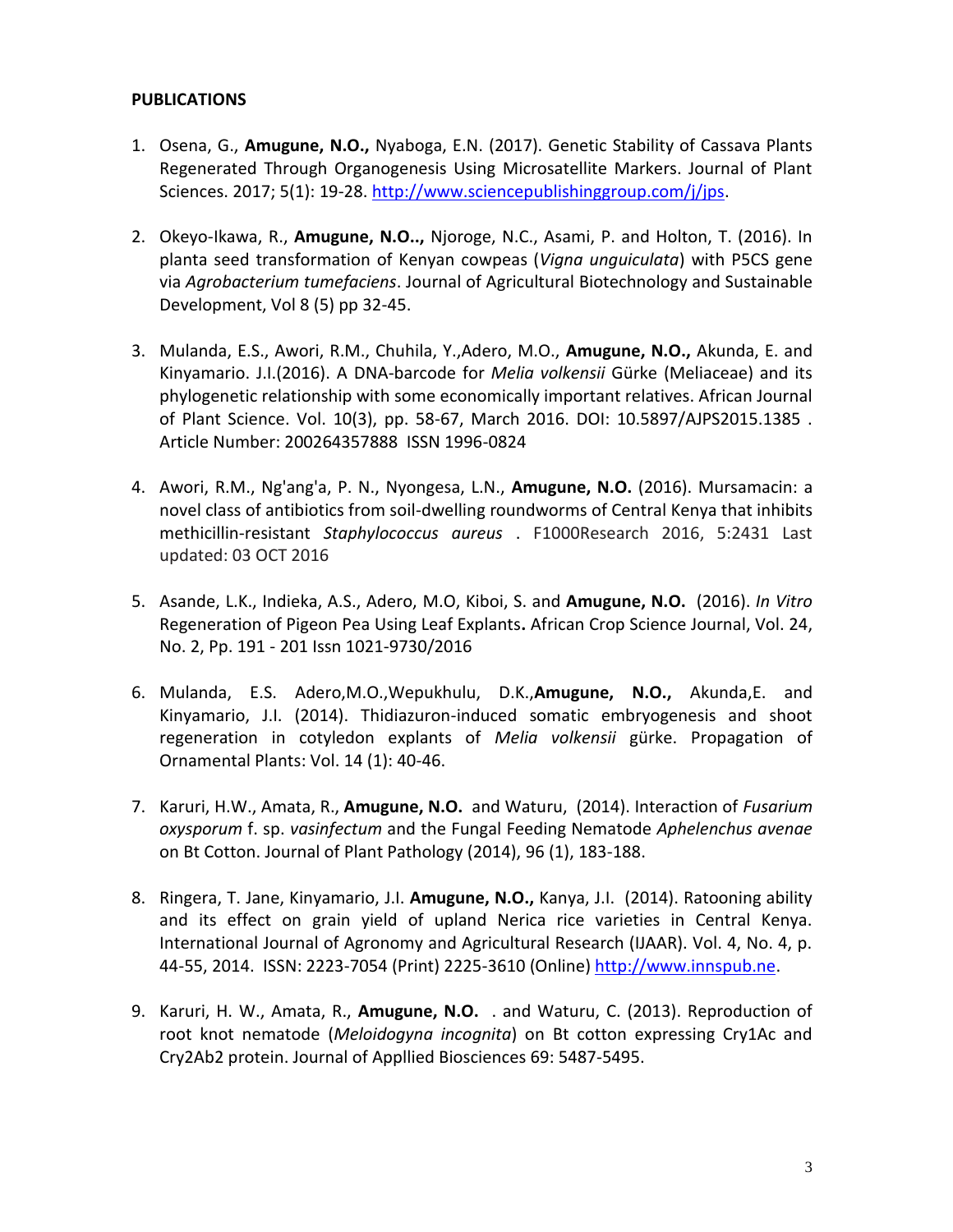- 10. Karuri, H. W., Amata, R., **Amugune, N.O.** and Waturu, C. (2013).Effect of Bt cotton expressing Cry1Ac and Cry2Ab2 protein on soil nematode community in Mwea, Kenya. Journal of Animal and Plant Sciences. Vol. 19: 864-2879.
- 11. Karuri, H. W., Amata, R., **Amugune, N**. and Waturu, C. (2013). Effect of transgenic cotton expressing Cry1Ac and Cry2Ab2 protein on infectivity of the entomopathogenic nematodes, *Steinernema karii* and *Heterorhabditis bacteriophora*. African Jounal of Research Vol. 8 (31): 4280 – 4284.
- 12. Karuri, H. W., Amata, R., **Amugune, N**. and Waturu, C. (2013). Nematode diversity in soil from a field trial with decomposing Bt cotton expressing Cry1Ac and Cry2Ab2 protein. Spanish Journal of Agricultural Research 2013 11(4): 968-979. Available online at www.inia.es/sjar ISSN: 1695-971-X
- 13. Mulanda E. S., Adero M. O., **Amugune N. O.**, Akunda E., and Kinyamario J.I. (2013). Incidence and control of seed-borne infections and associated with post-germination mortality in seedling of Melia volkensii Gurke. Jornal of Experimental Biology and Agricultural Sciences. Vol 1 (4): 229-234.
- 14. Mulanda E. S., Adero M. O., **Amugune N. O.**, Akunda E., and Kinyamario J.I. (2012). High- Frequency Regeneration of the Drought-Tolerant Tree *Melia volkensii* Gurke using low-cost agrochemical Thidiazuron: Biotechnology Research International. Volume 2012, Article ID 818472, 5 pages doi:10.1155/2012/818472
- 15. **Amugune, N.O.,** Anyango, B. and Mukiama, T.K. (2011). *Agrobacterium*-mediated transformation of common bean. African Crop Science Journal, Vol. 19, No. 3:137 – 147. ISSN 1021-9730/2011.
- 16. Siameto, E. N., Okoth, S., **Amugune, N. O.,** and. Chege, N. C (2011). Molecular characterization and identification of biocontrol isolates of *Trichoderma harzianum*  from Embu district, Kenya**.** Tropical and Subtropical Agroecosystems, 13: 81 – 90.
- 17. Siameto E. N., Okoth, S. **Amugune N. O**, and Chege, N. C. (2010). Antagonism of *Trichoderma harzianum* isolates on soil borne plant pathogenic fungi from Embu District, Kenya**.** Journal of Yeast and Fungal Research Vol. 1(3), pp. 47-54, May**.**  Available online [http://www.academicjournals.org/JYFR.](http://www.academicjournals.org/JYFR) ISSN 2141-2413 © 2010 Academic Journals.
- 18. Karuri, H. W., Amata, R., **Amugune, N**. and Waturu, C. (2010). Occurrence and distribution of soil nematodes in cotton (*Gossypium hirsutum* L.) production areas of Kenya. African Journal of Agricultural Research Vol. 5(14), pp. 1889-1896, 18 July, 2010. Available online at [http://www.academicjournals.org/AJAR.](http://www.academicjournals.org/AJAR) ISSN 1991-637X ©2010 Academic Journals.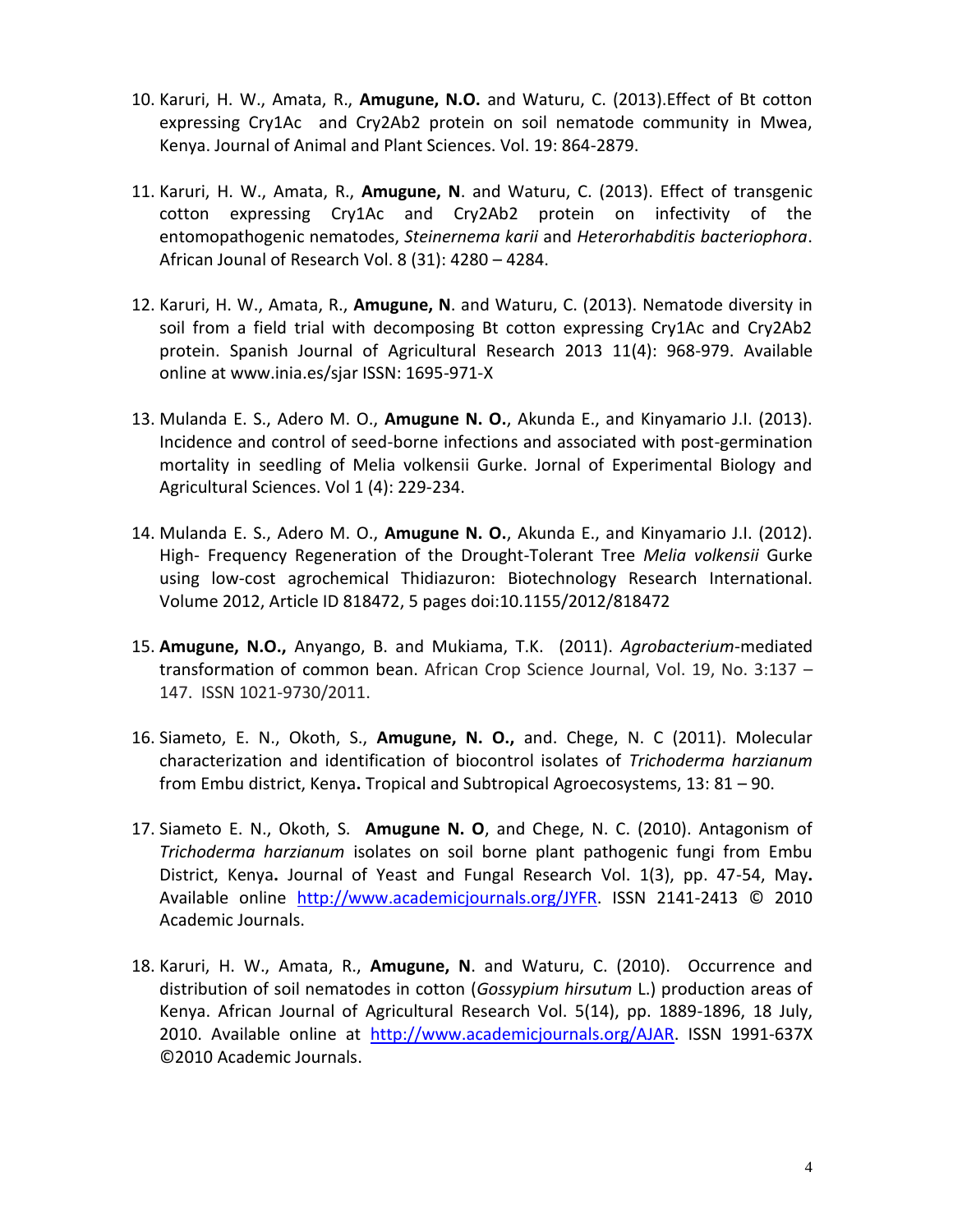- 19. Karanja, J., **Amugune, N. O**., Ininda, J., Kimatu, J.N. and Danson, J.W. (2009). Microsatellite analysis of the correlation between molecular and morphological traits in assorted maize inbred lines. African Crop Science Journal, Vol. 17, No. 3, pp. 133 – 144
- 20. Kanya, J.I., Kinyamario, J.I., **Amugune, N.O**. and Hauser, T.P. (2009). Dispersal distance of rice (*Oryza Sativa* L.) pollen at the Tana River delta in the coast province, Kenya. African Journal of Biotechnology Vol. 8 (10), pp. 2265-2270, 18 May, 2009. Available online at http://www.academicjournals.org/AJB . ISSN 1684–5315 © 2009 Academic Journals.
- 21. **Amugune, N. O**., Gopalan, H. N. B. and Bytebier, B. (1994). *In vitro* culture of the passion fruit. Proceedings of the African Regional Symposium on Biotechnology for Rapid Development, 17-21 February, 1992, Nairobi, Kenya. African Biosciences Network, pp.134-139.
- 22. **Amugune, N. O**., Gopalan, H. N. B. and Bytebier, B. (1993). Leaf disc regeneration of passion fruit. African Crop Science Journal, Vol. 1, No. 2, pp. 99-104.

## **BOOK CHAPTERS**

- 1. Hoa, T. T. C., Depicker, A; Ghoshi, K., **Amugune, N**., Phap, P.D., Hai, T. N. and Andow, D.A. (2008) Transgene Expression and Locus Structure. In: Environmental Risk Assessment of Genetically Modified Organisms Vol. 4. Challenges and Opportunitis with Bt Cotton in Vietnam (eds. D.A. Andow, A. Hilbeck, and Nguyen Van Tuat). CAB International, Wallingford, UK.
- 2. Grossi-de-sa, M.F., Lucena, W., Souza, M.L., Nepomuceno, A. L., Osir, E., **Amugune, N.**, Tran Thi Cuc Hoa, Truong Nam Hai, Somers, D.A. and Romano, E. (2006). Transgene Expression and Locus Structure of Bt Cotton. In: Environmental Risk Assessment of Genetically Modified Organisms Vol. 2. Methodologies for Assessing Bt Cotton in Brazil (eds. A. Hilbeck, D.A. Andows and E.M.G. Fontes). CAB International, Wallingford, UK.
- 3. Somers, D.A., Andow D. A., **Amugune, N**., Aragao, F.J.L., Ghoshi , K., Gudu S., Magiri, E., Moar, W.J., Njihia, S. and Osir, E. (2004). Transgene Locus Structure and Expression of Bt Maize. In: Environmental Risk Assessment of Genetically Modified Organisms; Vol.1. A Case Study of Bt Maize in Kenya. (eds. A. Hilbeck and and D. A. Andow). CAB International, Wallingford, UK.

## **FUNDED RESEARCH PROJECTS**

1. 2006- 2011: Risk Assessment of Genetically Modified Crops. Biosafe Train Project (East Africa) (Coordinator – Prof J.I.Kinyamario; Role: Assistant Coordinator- N. O. Amugune).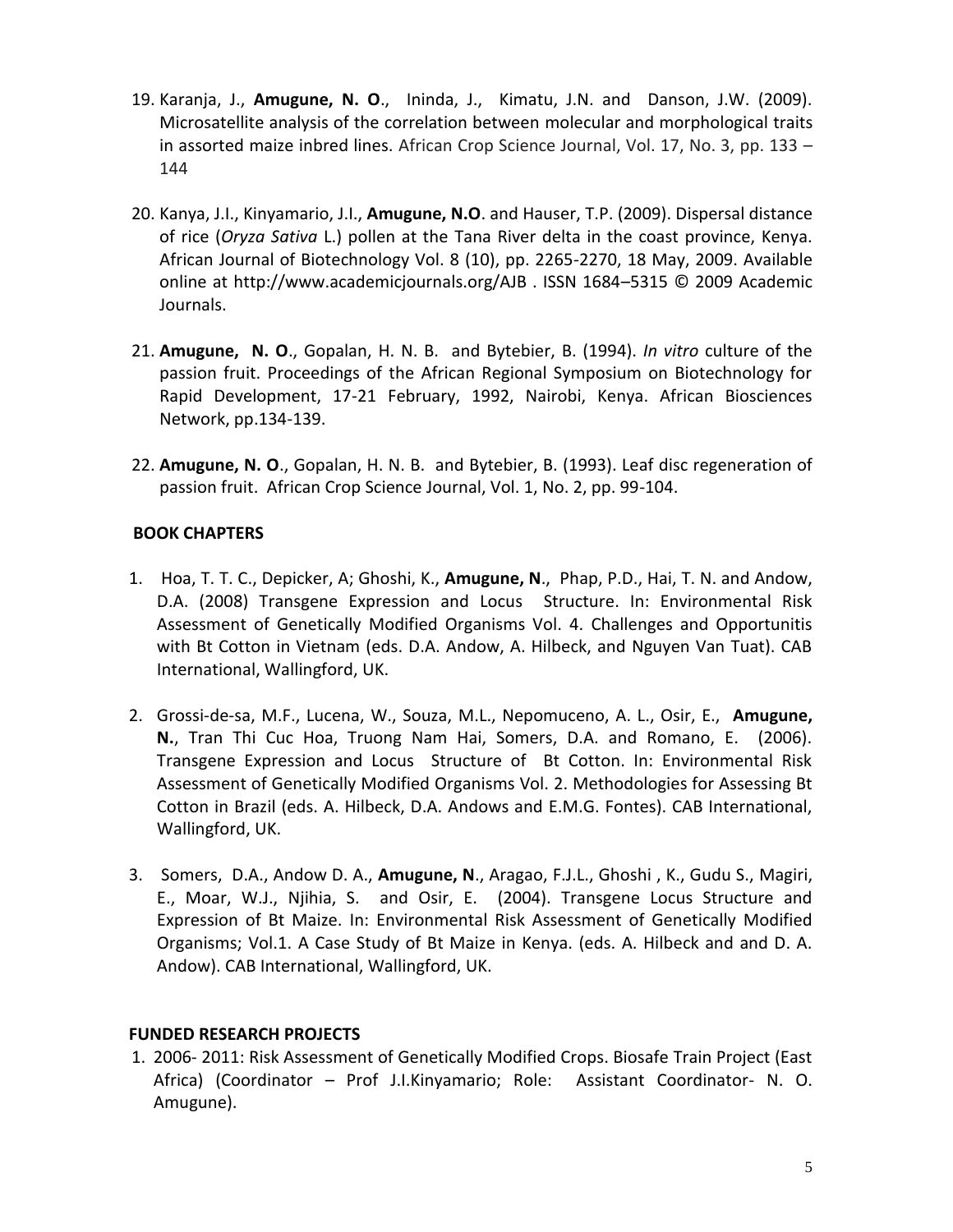2. 2010 -2015. Determination of Antimicrobial and Insecticidal agents produced by *Xenorhabdus griffiniae* strain XN45 (NACOSTI). Awori, R.M., Nganga P.N., Nyongesa, L.N., **Amugune, N.O**.-Lead Genetics supervisor.

#### **PATENTS**

1. Antimicrobial agents produced by *Xenorhabdus griffiniae* strain XN45 - Kenyan application serial number KE/P/2015/2258; US patent application serial number US 15/351456; European patent office number 15731397.4-1410. Awori, R.M., Nganga, P.N., Nyongesa, L.N., R. Gitau, Wanjau, W., **Amugune, N.O**., Masiga, D., and Waturu, C. ( Role: Co- inventor)

#### **POSTGRADUATE SUPERVISION AND EXAMINATION**

#### **PH.D SUPERVISION (COMPLETED)**

- 1. **Kirui G. K**. Metabolic changes in cultivated potato (*Solanum tuberosum* L) varieties as evidenced by quantitative assessment of glycoalkaloids, phenolic acids and protease inhibitors. Ph.D. project. University of Nairobi, Kenya. Supervisors: Prof. Dossaji, **Dr. N. Amugune.** Status: Submitted thesis, February 2017.
- 2. **Akeyo Rachel Akinyi**: The genetic improvement of cow pea (*Vigna Unguiculata*) for enhancement of drought tolerance through tissue culture and transformation by *Agrobacterium*. **Dr. N. Amugune** Dr. Norman Njoroge. Status: Started 2012/2013, completed 2016.
- *3.* **Mulanda Eliud Sagwa**: In vitro mass propagation of the native drought-tolerant tree *Melia volkensisii,* gurke (mukau) and evaluation of growth competitiveness of *in vitro* raised saplings in the drought-prone Yatta region of Kitui county, Kenya. Supervisors: **Dr. N. Amugune** , Prof. Kinyamario, Prof. E. Akunda. Status: Started 2011/2012, completed 2016.
- 4. **Kariuki Samel Muiruri**: Use of biotechnological tools to overcome the challenges of long breeding cycle and streak virus integrants in bananas by development of haploid inducers and knockout of bananastreak virus (BSV). Supervisors: **Dr. N. Amugune**, Prof Edward Nguu, Dr. Leena Tripathy. Status: Started 2012/2013, completed 2015.
- 5. **Murugi Bancy**: A study of the effects of cyanophages on the growth patterns of cyanobacteria in Lake Magadi, Kenya. Status: Supervisors: Dr. Maina Wagacha, Prof. J. Kabaru, **Dr. N. Amugune**. Started 2010/2011, completed 2014.
- 6. **Tiei Jane Ringera**: Ecological risk assessment for invasiveness, response to weeds and ratooning ability of New rice for africa (Nerica) and *Oryza sativa* rice varieties in central Kenya. Supervisors: Prof. J.I. Kinyamario, **Dr. N. Amugune**. Status: Started 2009/2010, Completed December 2013.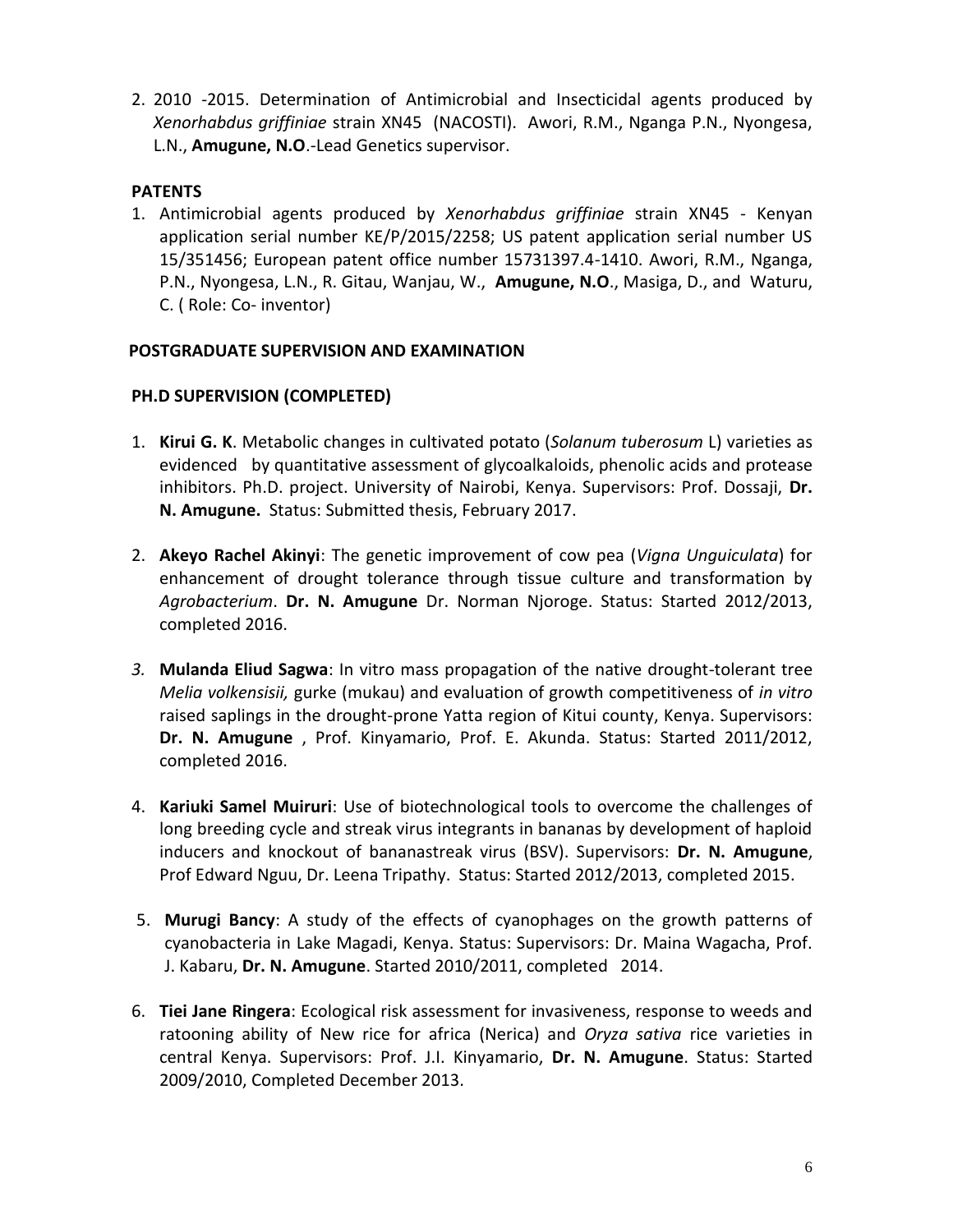- 7. **Wangari Hannah Karuri**: Assessment of the impact of genetically modified cotton on soil fungi, bacteria, nematodes and earthworms and persistence of Bt Toxins in Soil. Status: Supervisors: **Dr. N. Amugune**, Dr. R. Amata, Dr. Waturu. Completed July 2012.
- 8. **Kanya, J. I**. Gene flow between cultivated rice (*Oryza sativa*) and the wild rice (*Oryza longistaminata*) and its potential ecological consequences in Kenya. Supervisors: Prof. J.I. Kinyamario, **Dr. N. Amugune**, Prof. Thure Hauser. Status: Completed 2010.

## **PH.D SUPERVISION (ONGOING)**

- 1. **Anunda N Henry**. Morpho-agronomic Characterization and Genetic Diversity of Common Bean, *Phaseolus vulgaris* (L.) Landraces from South Western Kenya for Pythium root rot Resistance. Supervisors: **Dr. N. Amugune**, Dr. Evans Nyaboga
- 2. **Ouko Abigael Otieno**: Comparison of soil and maize kernel *Aspergillus flavus* and *Aspergillus parasiticus* populations in different agro-ecological zones in Kenya." Supervisors: Prof. S. Okoth, **Dr. N. Amugune**

## **MSc. SUPERVISION (COMPLETED**)

- **1. Njenga Peter:** Efficacy of Xpt A1 toxin from the bacterium *Xenorhabdus nematophila* against maize storage pests, *Sitophiluszeamais* and *Prostephanus truncates*. Supervisors: **Dr. N. Amugune**, Dr. G. Ong'amo. Completed 2015
- **2. Nyongesa Lorine Nanjala:** Efficacy of *Xptb1* and X*ptc1* toxins from *Xenorhabdus nematophila* on the field cereal pests *Chilo partellus* and *Busseola fusca.* Supervisors: **Dr. N. Amugune**, Dr. D. Masiga. Completed 2016*.*
- **3. Ochieng Mark Adero**: *In vitro* regeneration of two Kenyan bread wheat (*Triticum aestivum* L.) cultivars. Supervisors: **Dr. N. Amugune**, Dr. N. Njoroge. Completed 2015.
- **4. Chuhila Yeremia:** Assessment of the current genetic composition of Nile tilapia fish *Oreochromis niloticus*, (Linneaus 1758) in lake Baringo, Kenya. Supervisors: **Dr. N. Amugune**, Dr. Nyonje Completed 2015.
- **5. Gituiku Rahab Wangari** (2014). Tissue Culture of two NERICA Rice Cultivars. Supervisors: **Dr. N. Amugune**, Prof. E. Akunda.
- **6. Asande Kwamboka Lydia:** Tissue culture of two pigeon pea, *Cajanus caj*ana varieties grown in Kenya C completed 2015. Dr. N. Amugune, Dr. S. Kiboi, Dr. A.S. Indieka.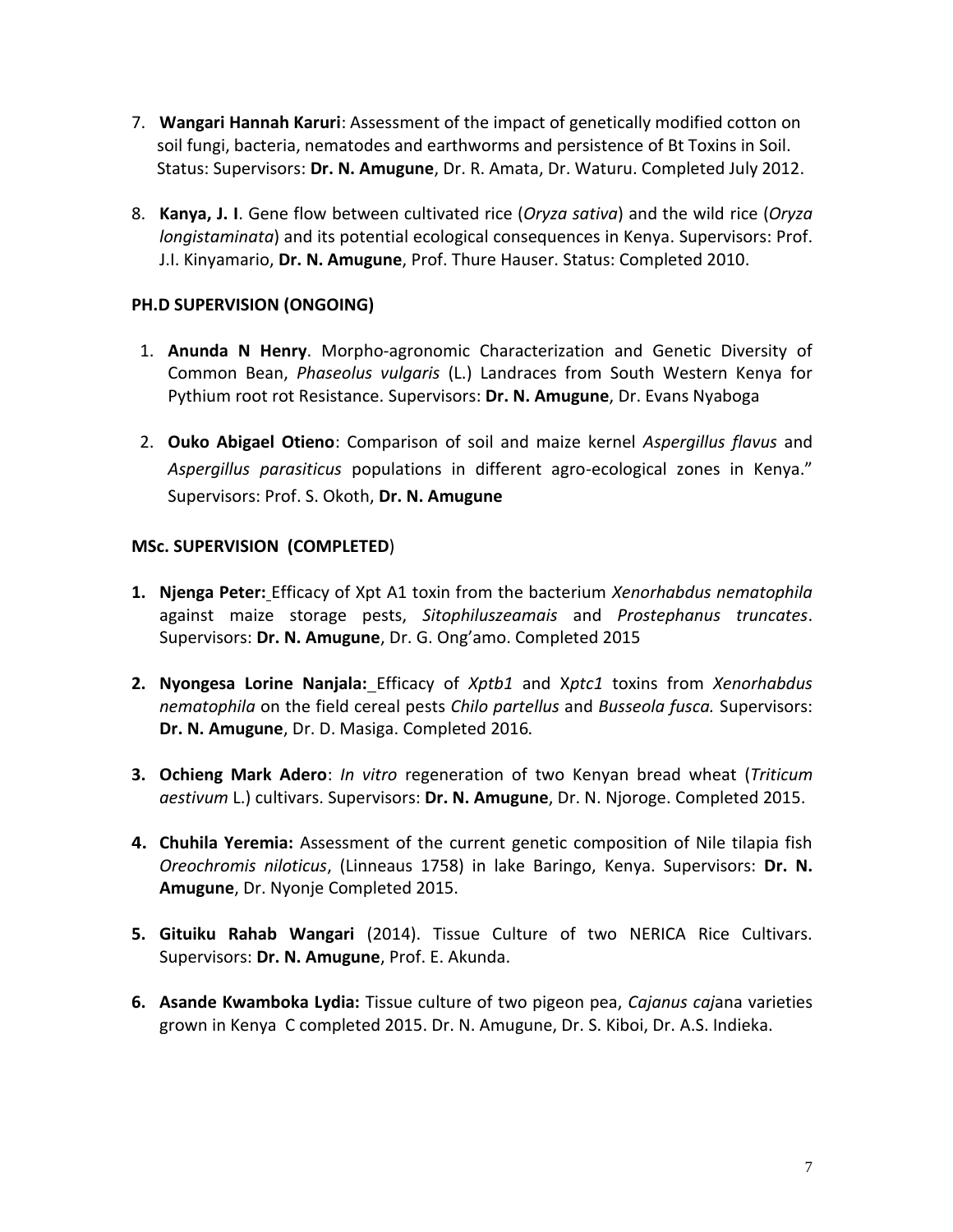- **7. Mugambi Cyrus.** Genetic diversity of Aloe species in Kenya and their efficacy on soil borne pathogenic micro-organisms. Supervisors: Dr. Maina Wagacha, **Dr. N. Amugune** Completed 2015.
- **8. Omondi Gelian**: A comparative study of antibiotic resistance patterns of enteric pathogens in Mbagathi and Siaya district hosiptals. Supervisors: **Dr. N. Amugune**, Dr. Miriam Jumba. **Status**: Started 2010/ 2011, completed October, 2013.
- **9. Kimunye Janet**: Effect of Roundup (Glyphosate) on diversity and abundance of cotton weeds in Mwea, Kenya**.** Supervisors: Prof. J.I. Kinyamario, Dr. N. Amugune. **Status:** Started 2009/2010, Completed 2011
- **10. Mogote Jasper Gichaba** . Determination of root thiophene herbicidal and pesticidal property in relation to genetic variation in Tagetes minuta from Kakamega and Machakos. Supervisors: Prof. E. Akunda, **Dr. N. Amugune.** Status**:** Started 2008/2009**,**  completed 2011.
- **11. Siameto, N. E**.: "Molecular characterization and determination of biocontrol activity of *Trichoderma harzanium* (Green mould) isolates from Embu District, Kenya." M.Sc. project. University of Nairobi, Kenya. Supervisors: **Dr. N. Amugune**, Prof. S. Okoth. **Status**: Completed 2008
- **12. Karanja J. K**. "Genetic fingerprinting and characterization of selected inbred maize lines in Kenya using Simple Sequence Repeats (SSR)" M.Sc. project. University of Nairobi, Kenya. Supervisors: **Dr. N. Amugune**, Dr. J. Ininda. **Status**: Completed 2008.
- **13. Wephukulu Daniel**: Tissue culture of Bambara groundnut (*Vigna subterranean* L.) Status: Supervisors: **Dr. N. Amugune**, Dr. N. Njoroge. Completed, writing thesis.

## **MSc. SUPERVISION (ONGOING)**

- 1. **Omwomo Kevin**: Tissue Culture of *Moringa oleifera* and Determination of Antifungal Effects of its Callus Extracts*.* Started 2016/2017. Supervisors: **Dr. N. Amugune**, Prof. S. Okoth
- 2. **Ng'ang'a Rispah Nyambura**: The Expression of Banana Centromere-Specific Histone H3 (CENH3) Variants in *Arabidopsis thaliana* . Started 2016/2017: Supervisors: **Dr. N. Amugune**, Dr. S. Kariuki
- 3. **Kivila, Jacqueline Ndunge**: Genetic Characterization of the Indigenous Maasai Goats (*Capra Hircus*) in Narok and Kajiado Counties of Kenya using the Mitochondrial D-Loop and Cytochrome C Oxidase I Genes. Started 2016/2017. Supervisors: **Dr. N. Amugune**, Dr. J. Githaiga, Dr.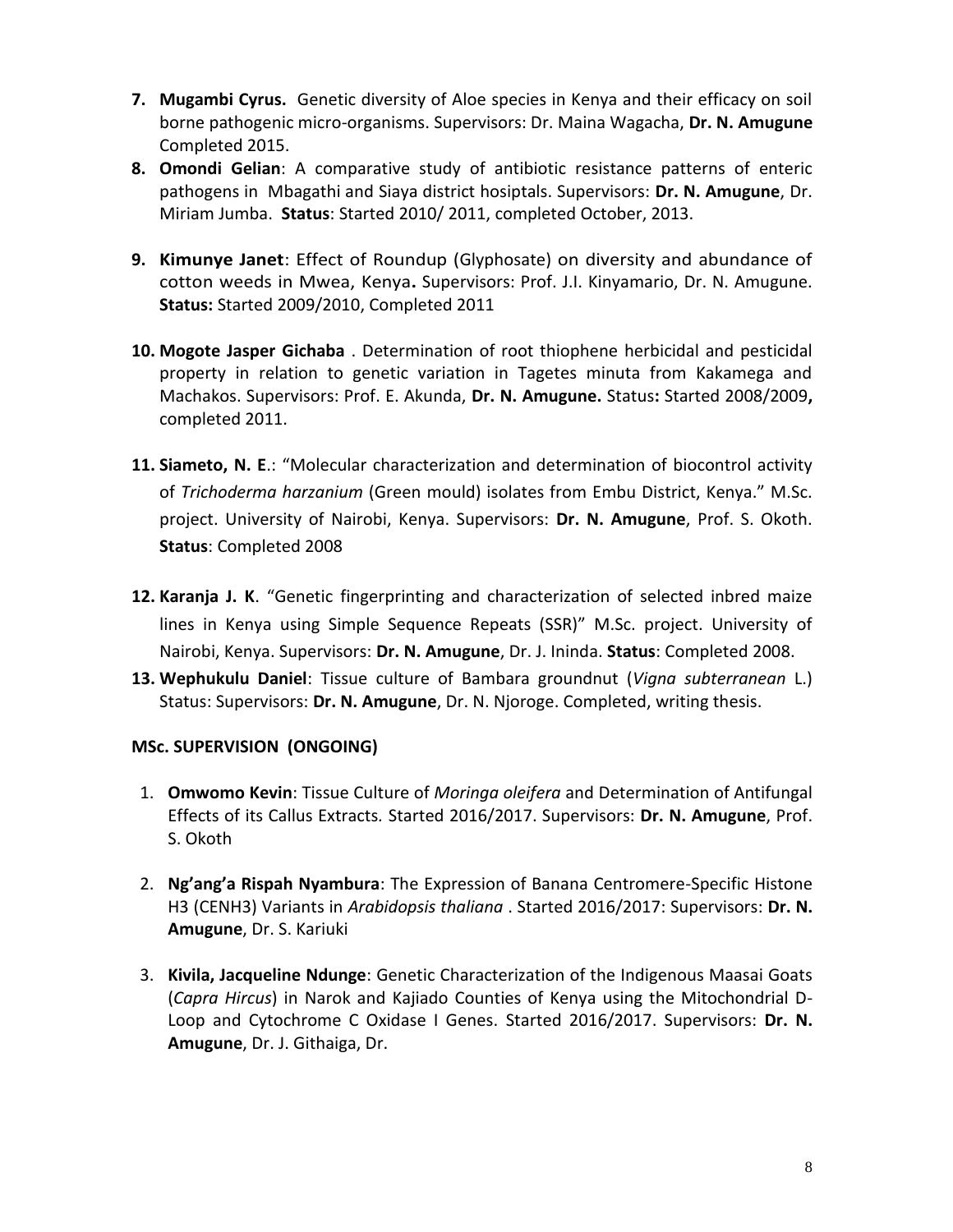- 4. **Orua A. Joan:** *In Vitro* Regeneration and Conservation of *Prunus africana* under Slow Growth Conditions . Started 2016/2017. Supervisors: **Dr. N. Amugune**, Dr. E. Nyaboga
- 5. **Jayalo Joseph Walter**: Effect of the Environment on Microbial Skin Community in Amphibians. Ongoing. Started 2016/2017. Dr. Wagacha Maina, **Dr. N. Amugune**.

#### **INTERNAL EXAMINER**

**Akeyo Rachel Akinyi** (2016): The genetic improvement of cow pea (*Vigna Unguiculata*) for enhancement of drought tolerance through tissue culture and transformation by *Agrobacterium*. Ph,D Thesis, University of Nairobi, Kenya.

**Mulanda Eliud Sagwa** (2016): In vitro mass propagation of the native drought-tolerant tree *Melia volkensisii,* gurke (mukau) and evaluation of growth competitiveness of *in vitro* raised saplings in the drought-prone Yatta region of Kitui county, Kenya. Ph,D Thesis, University of Nairobi, Kenya.

**Kariuki Samel Muiruri** (2015). Use of biotechnological tools to overcome the challenges of long breeding cycle and streak virus integrants in bananas by development of haploid inducers and knockout of bananastreak virus (BSV). Ph,D Thesis, University of Nairobi, Kenya.

**Mbugua Beatrice Wambui** (2016). Effect of Intercropping and Legume Diversification on Intensity of Fungal and Bacterial Diseases of Common Bean. M.sc. Thesis**.** University of Nairobi, Kenya

**Kamau Catherine Wambui** (2016). Genetic Diversity and Phylogenetic Analysis of *Adansonia Spp* in the Kenya/Tanzania Transect. M.sc. Thesis**.** University of Nairobi, Kenya.

**Nyongesa Lorine Nanjala** (2016).**:** Efficacy of *Xptb1* and X*ptc1* toxins from *Xenorhabdus nematophila* on the field cereal pests *Chilo partellus* and *Busseola fusca*. M.sc. Thesis**.**  University of Nairobi, Kenya.

**Ng'anga Njenga Peter** (2015)**:** Efficacy of Xpt A1 toxin from the bacterium *Xenorhabdus nematophila* against maize storage pests, *Sitophiluszeamais* and *Prostephanus truncates.* M.sc. Thesis**.** University of Nairobi, Kenya.

**Chuhila Yeremia (2015):** Assessment of the current genetic composition of Nile tilapia fish *Oreochromis niloticus*, (Linneaus 1758) in lake Baringo, Kenya. M.sc. Thesis**.**  University of Nairobi, Kenya

**Ochieng Mark Adero** (2014): *In vitro* regeneration of two Kenyan bread wheat (*Triticum aestivum* L.) cultivars. M.sc. Thesis**.** University of Nairobi, Kenya.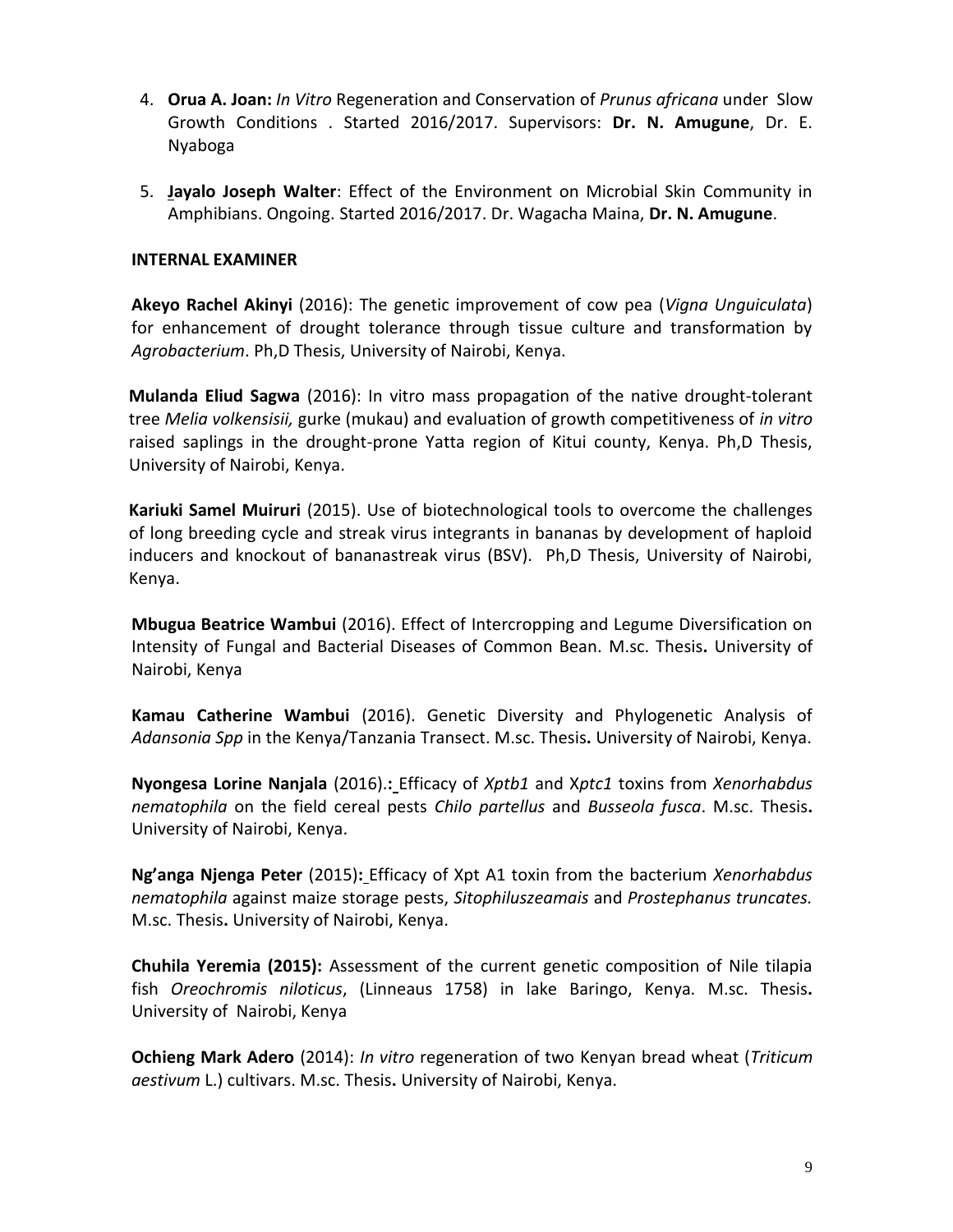**Asande Kwamboka Lydia** (2014):Tissue culture of two pigeon pea, *Cajanus caj*ana varieties grown in Kenya. M.sc. Thesis**.** University of Nairobi, Kenya.

**Gituiku Rahab Wangari** (2014). Tissue Culture of two NERICA Rice Cultivars. M.sc. Thesis**.**  University of Nairobi, Kenya.

**Omondi A. Gellian (2013):** A comparative study of antibiotic resistance patterns of enteric pathogens in urban (Mbagathi) and rural (Siaya) district hospitals. M.sc. Thesis**.** University of Nairobi, Kenya.

**Omondi Victor Kagot (2013):** Investigation of determinants of *Striga* suppression and evaluation of fungal isolates as possible biocontrol agents against the weed" M.sc. Thesis. University of Nairobi, Kenya.

**Akello Sundy Atieno (2013)**: Determination of Native *Bacillus thuringiensis* Deltaendotoxins Potency Against *Protephanus Truncatus* and Fumonisin Producing *Fusarium Verticillioides* Isolated From Maize Grains. Msc.Thesis. University of Nairobi, Kenya

**Wakisa Kipandula (2012):** Antioxidant Activities In Extracts From Indigenous Vegetables From Kenya and Malawi Msc. Thesis. University of Nairobi, Kenya

**Karuri Hannah Wangari (2012):** Assessment of the Impact of Genetically Modified Cotton on Soil Fungi, Bacteria, Nematodes and Earthworms and Persistence of Bt Toxins in Soil> Ph.D.Thesis. University of Nairobi, Kenya.

**Jasper Gichaba Mogote (2012):** The herbicidal potential of *Tagetes minuta* and *Tagetes patula* extracts and their residues on the germination and growth of some crop plants. M.Sc.Thesis. University of Nairobi, Kenya

**Olga Mukasia Mashedi (2011):** Characterization and antifungal drug profile of dermatophytes from clinical sources in Nairobi, Kenya. M.Sc.Thesis. University of Nairobi, Kenya.

**Bernard Kipkirui Rotich (2011):** Lipids from *Chlamydomonas Spp* grown autotrophically and their potential use in biodiesel production. M.Sc.Thesis. University of Nairobi, Kenya

**Kariuki Samwel Muiruri (2011):** A Molecular Species Authentification Tool and the Respective Variability in Dioscin Content: A Case of Yams (*Dioscorea* species). M.Sc.Thesis. University of Nairobi, Kenya

**Njeru Serah Mwingi (2010)**: Interactive effect on Morphology, Phenology and Growth of wild rice (*Oryza longistaminata*) ecotypes and cultivated rice (*Oryza sativa*) cultivars from the coastal region of Kenya. M.Sc.Thesis. University of Nairobi, Kenya.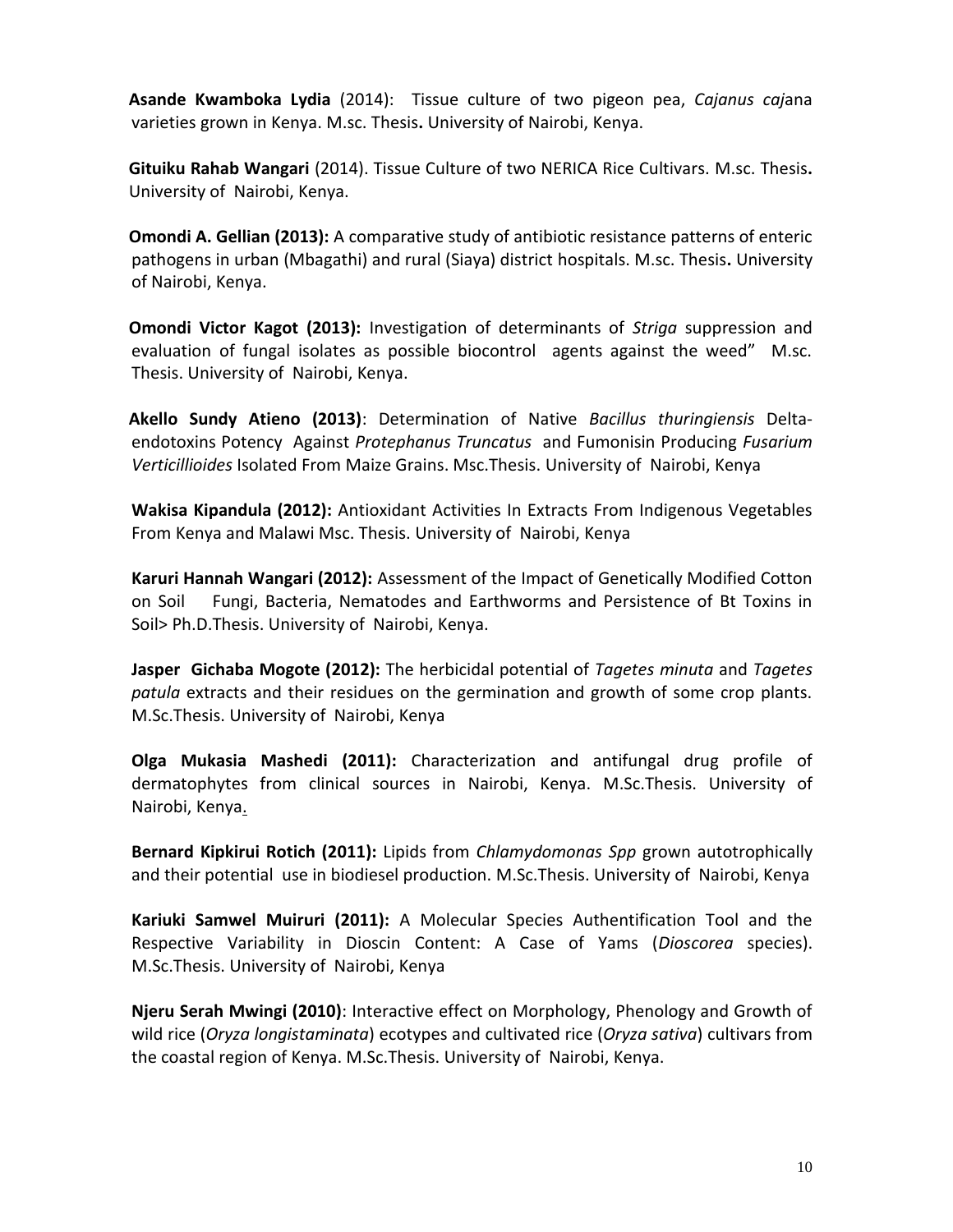**Makoude Perez A. (2008)** Determination of nature of seed dormancy in Sesamum latifolium and developing appropriate germination protocol. M.Sc.Thesis. University of Nairobi.

**Magembe Eric Maina (2008)**: Genetic diversity analysis among cow pea (*Vigna uinguiculata* (l) walp) accessions from sub-saharan Africa using simple sequence repeats (SSR'S). Msc. Thesis Department of Biochemistry, University of Nairobi.

**Karanja James K**. **(2008):** Genetic fingerprinting and characterization of selected inbred maize lines in Kenya using Simple Sequence Repeats (SSR)" M.Sc.Thesis. University of Nairobi, Kenya.

**Makobe Martha N. (2003):** Development of Salt Tolerant Cultivars in *Sorghum bicolor* by Tissue Culture Methods. Ph. D Thesis. University of Nairobi, Kenya.

**Otieno Bery Achieng** (**2004):** Study of the factors influencing aphids as vectors of viral diseases of *Brassica oleraceae* in Kenya". M.Sc. Thesis. University of Nairobi, Kenya.

#### **EXTERNAL EXAMINER**

**Kisua John Mbaluka (2017).** Genetic Diversity of Selected Sweet and Grain Sorghum Populations Grown in Arid and Semi-Arid Lands in Kenya. MSc. Thesis. Jomo Kenyatta University College of Agriculture and Technology, Nairobi, Kenya.

**Tola Bayisa Guma (2015).** Proximate Composition and Establishment of an Efficient In Vitro Micropropagation Protocol for Anchote (*Coccinia Abysinica* Lam) from Eastern Wollaga, Ethiopia. Pan African University C/O Jomo Kenyatta University College of Agriculture and Technology, Nairobi, Kenya.

**Oshingi Shilla (2008)**. An assessment of the hybridization potential of wild cotton as a prelude to the introduction of transgenic cotton. M.Sc thesis in Biotechnology. University of Dar es Salaam. Tanzania.

**Matheka Jonathan Mutie (2007**). *In vitro* selection for water stress and salinity tolerance in Kenyan maize (Zea mays L). M.Sc. Thesis. Jomo Kenyatta University College of Agriculture and Technology, Nairobi, Kenya.

#### **SHORT TERM COURSES ATTENDED**

25 Aug- 6 Sep., 1996: International Training Course in Plant Biotechnology, ARC Roodeplaat Vegetable and Ornamental Plant Institute, Pretoria, Republic of South Africa

Feb.- May 1995: Training course in Molecular Biology, University of Sussex, Falmer, Brighton, U.K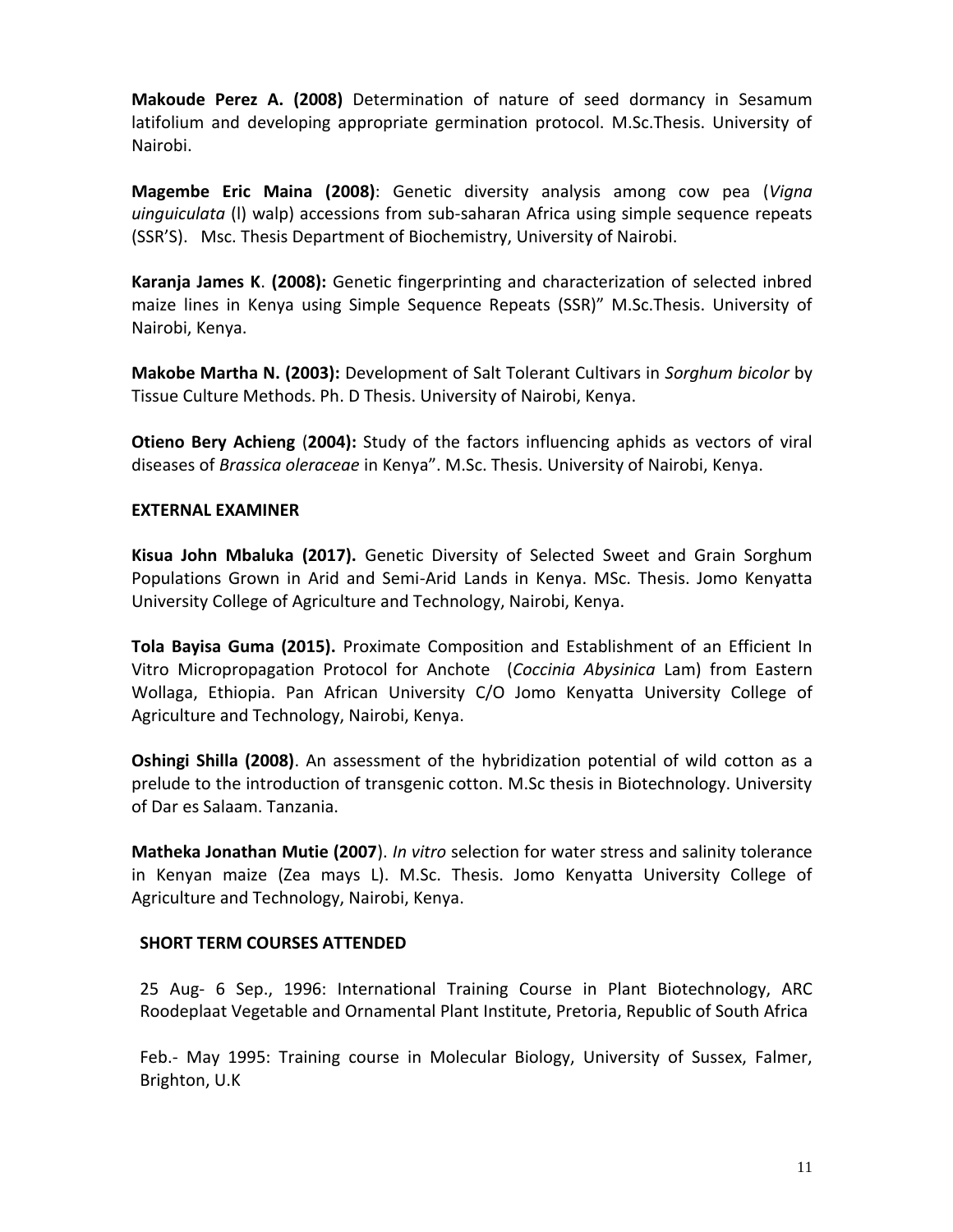13-24 April, 1992: Training course in Cell and Tissue Culture and Biotechnology, International Institute of Tropical Agriculture (IITA), Ibadan, Nigeria.

#### **PROFESSIONAL DUTIES AND MEMBERSHIP TO ORGANIZATIONS**

2013 - To date: Technical Expert, National Biosafety Authority, Kenya

2006- 2011: BiosafeTrain Project(East Africa) Assistant Coordinator

2003- 2004: FAO Biotechnology National Correspondent for Kenya.

July-August 2003.Member of the National Biosafety Committee (NBC), National Council for Science and Technology (NCST), Nairobi, Kenya.

#### **CONFERENCES/ WORKSHOPS/ SYMPOSIA ATTENDED**

6 October 2015: Training Workshop on Ph.D. Supervision, College of Biological and Physical Sciences.

13 February 2013: Examination Workshop, School of Biological Sciences, University of Nairobi.

23- 27 April 2012: UNES Proposal Writing Workshop, University of Nairobi.

23 March 2012: Training on How to Update and Upload Course Materials and Publications. University of Nairobi.

15 October 2010: Training on Corruption Awareness. University of Nairobi.

15-17 February 2010: Third International Meeting of Academic Institutions and other Organizations involved in Biosafety Education and Training. Tsukuba University, Japan

19-23 October 2009: Introduction to GMO Biosafety Risk Assessment. Faculty of Agricultural Sciences, Makerere University, Kabanyolo Campus, Kampala, Uganda

27<sup>th</sup>- 29<sup>th</sup> June 2008. Ntiba, M.J., Amugune N.O. and. Kinyamario J.I. Emerging Trends in Biotechnology and their Impacts on Policy. Evidence based advice to policy workshop proceedings. Kenya National Academy of Sciences.

5<sup>th</sup> – 10<sup>th</sup> November 2007. Introduction to GMO Biosafety Risk Assessment. Training course for : National Environmental Management Authority, Kenya (NEMA) Field Inspectors. Nairobi, Kenya.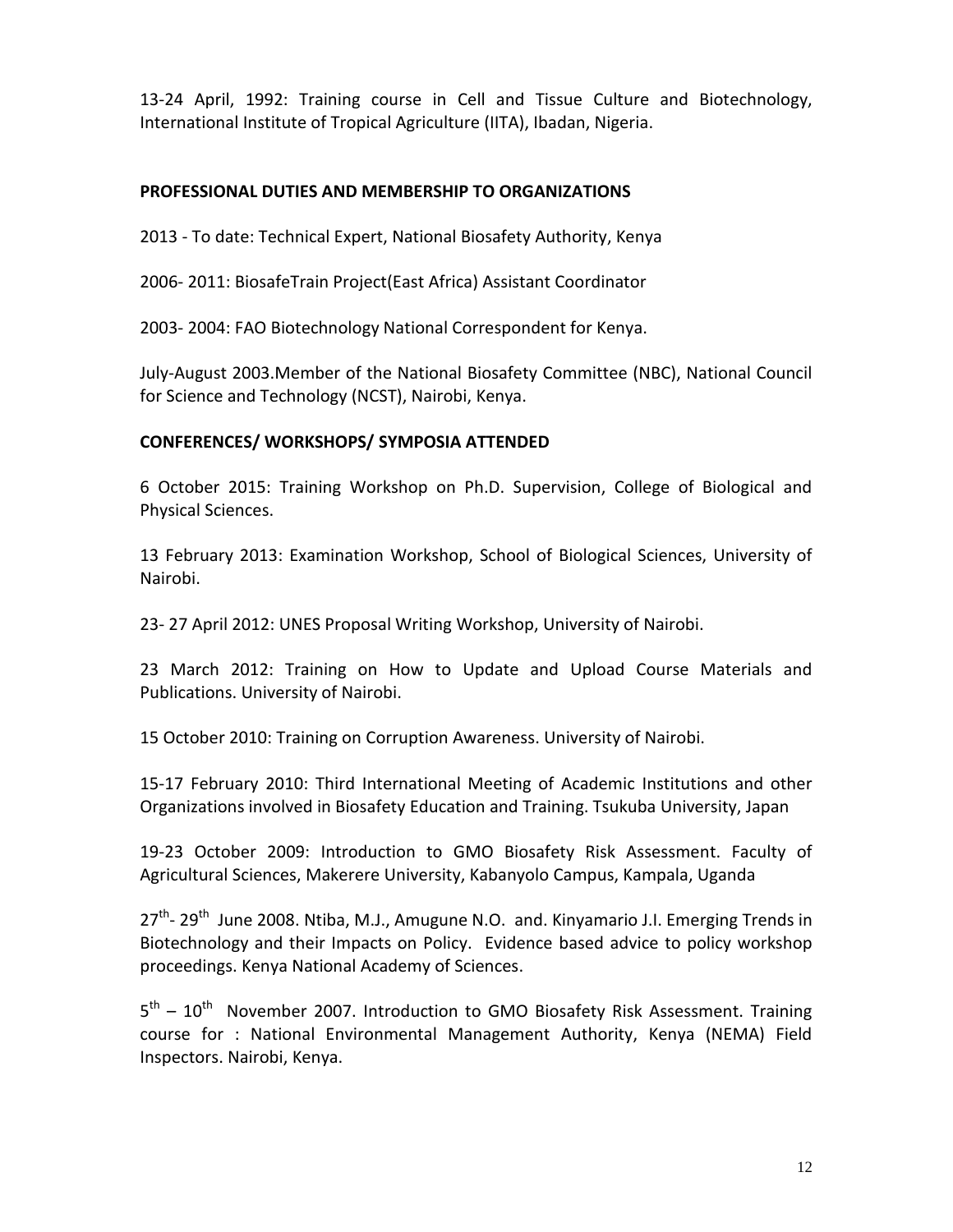1<sup>st</sup> -7<sup>th</sup> July 2007: Data Analysis for Biosafety Risk Assessment. University of Dar es Salaam, Tanzania.

5<sup>th</sup> - 9<sup>th</sup> December 2006. Biosafe Train Workhop, Zanzibar.

24<sup>th</sup>-30<sup>th</sup> September 2006: BioSafe Train training course on "Basic Concepts and Practices in Risk Assessment of GMOs." Nairobi, Kenya.

24<sup>th</sup> – 29<sup>th</sup> April 2006. BioSafe Train/ GMO - ERA Planning Workshop, Entebbe, Uganda.

29 Nov- 3<sup>rd</sup> December, 2004: FAO Training on Regulations for Safe Release of GM Plants and Animals. KEPHIS, Nairobi, Kenya.

30<sup>th</sup> June , 2004- Consultative Meeting of GMO Guidelines Project on Impact Assessment, Risk Analysis and Biosafety Capacity Building, ICIPE, Nairobi, Kenya.

June 1-4 2004: ASARECA Biotechnology and Biosafety Program Proposal Writing Workshop on Bioprospecting and Utilization of *Bacillus thuringiensis* toxin gene for management of pre and post harvest cereal pests. Nairobi, Kenya

26<sup>th</sup> April, 2004- Symposium on Intellectual property Rights. Kenya Industrial Property Institute (KIPI), Nairobi.

1<sup>st</sup>- 4<sup>th</sup> April 2004: 3<sup>rd</sup> Workshop of IOBC GMO Guidelines Project. Vietnam Case study: Bt cotton in Vietnam. Ho Chi Minh City, Vietnam.

4<sup>th</sup>- 6<sup>th</sup> August 2003: Science Communication Workshop on Biotechnology Development and Biosafety Policy. Nairobi, Kenya

25-29 November 2002:  $1^{st}$  Workshop of IOBC (International Organization for Biological Control) for GMO Guidelines Project. Kenya Case Study: Bt Maize in Kenya. ICIPE, Nairobi.

14-18 June 2003: 2<sup>nd</sup> Workshop of IOBC for GMO Guidelines Project. Brazil Case Study: Bt Cotton in Brazil. Brasilia, Brazil. .

25-29 November 2002:  $1^{st}$  Workshop of IOBC (International Organization for Biological Control) for GMO Guidelines Project. Kenya Case Study: Bt Maize in Kenya. ICIPE, Nairobi

3-6 September, 2003: Seminar on Intellectual Property Rights for Public Universities, Moi University, Eldoret.